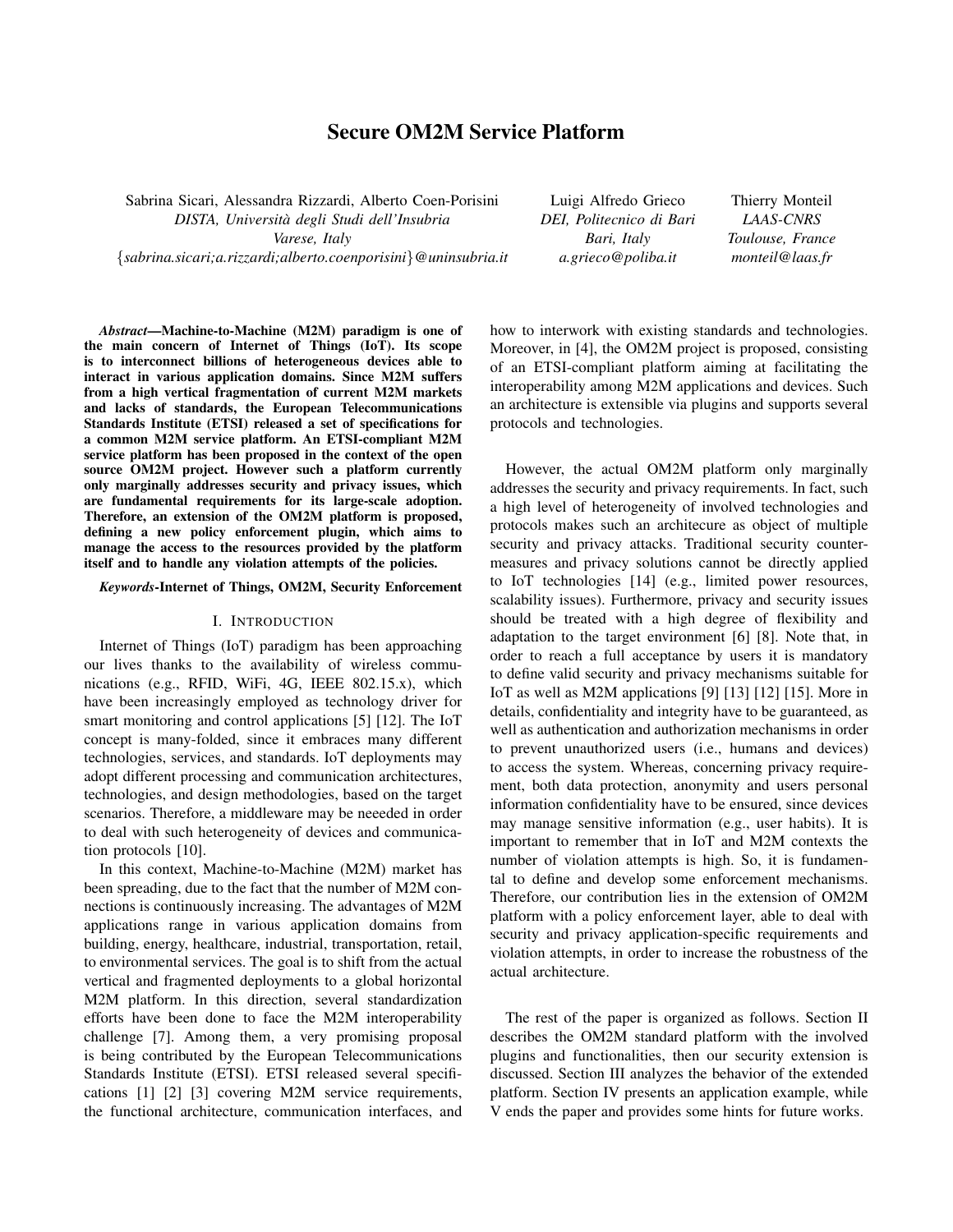# II. OM2M SECURE PLATFORM

# *A. OM2M standard platform*

OM2M project has been proposed as an ETSI-compliant platform for M2M interoperability [4]. OM2M provides a horizontal service platform which facilitates the deployment of vertical applications and leads innovation towards an effective interoperability. It provides a RESTful Service Capability Layer (SCL) accessible via open interfaces to enable the development of services and applications independently of the underlying network. RESTful API are provided for XML data exchange through unreliable connections within a highly distributed environment. Each SCL contains a standardized resource tree where the information is stored. A resource is uniquely addressable via a Universal Resource Identifier (URI), and has a representation that can be transferred and manipulated with methods (e.g., retrieve, update, delete, execute). An SCL resources tree supports different kind of resources, as described in the following. The "sclBase" resource describes the hosting SCL, and is the root for all other resources within the hosting SCL. The "scl" resource stores information related to distant SCLs, for example residing on other machines, after a successful mutual authentication. The "application" resource stores information about the application after a successful registration on the hosting SCL. The "container" resource acts as a mediator for data buffering to enable data exchange between applications and SCLs. The "contentInstance" resource represents a data instance in the container. The "accessRight" resource manages permissions and permissions holders to limit and protect the access to the resource tree structure. The "group" resource enhances resources tree operations by adding the grouping feature. The "registration" resource allows subscribers to receive asynchronous notification when an event happens such as the reception of new event or the creation, update, or delete of a resource. The "announced" resource contains a partial representation of a resource in a remote SCL to simplify discovery request on distributed SCLs. The "discovery" resource acts as a search engine for resources. The "collection" resource groups common resources together.

Moreover, the SCL works as an interface between the network access and the application domain. Each device has to register the resources in the OM2M standard platform which in turn can be accessed from the applications from OM2M platform in a seamless way. More in details, an SCL can be deployed on an M2M Network (NSCL), a Gateway (GSCL), or a Device (DSCL). It provides several service capabilities to enable: machine registration, synchronous and asynchronous communication, resource discovery, access rights management, group broadcast, etc. Fig. 1 presents an high level representation of OM2M architecture.

An M2M Device runs applications using the SCL (i.e., DSCL). It can connect directly to the network domain via



Figure 1. OM2M high level architecture

the access network and may provide service to other devices connected to it. It can also be connected to the network domain via a Gateway through a Local Area Network. A Gateway also runs M2M applications using the SCL (i.e.,GSCL), and can act as a proxy between local devices and the network domain. The Network Access allows M2M devices and gateways to communicate with the Core Network. The SCL provides functions that can be shared by different applications. Well-defined network management functions enables to manage the Access and Core Networks. They consist of all the functions required to manage the SCL in the network domain.

Three reference points based on open APIs are specified: *mIa*, *dIa*, and *mId*. The *mIa* reference point allows a Network Application (NA) to access the NSCL. The *dIa* allows a Device or Gateway Application (D/GA) to access the D/GSCL. The *mId* reference point allows a D/GSCL to access the NSCL. These interfaces are defined in a generic way to support a wide range of network technologies and protocols in order to enhance interoperability. Note that OM2M platform is accepted as an open source project by the Eclipse foundation and it is part of the Eclipse IoT Working  $group<sup>1</sup>$ .

Summarizing, the building blocks of an ETSI M2M system are: devices, gateways, and networks. A device is a machine equipped with a set of resources/services that can be made accessible to the rest of the system. Many devices may also bind to the same gateway in order to make their resources available outside their local domain. Finally,

<sup>1</sup>http://www.om2m.org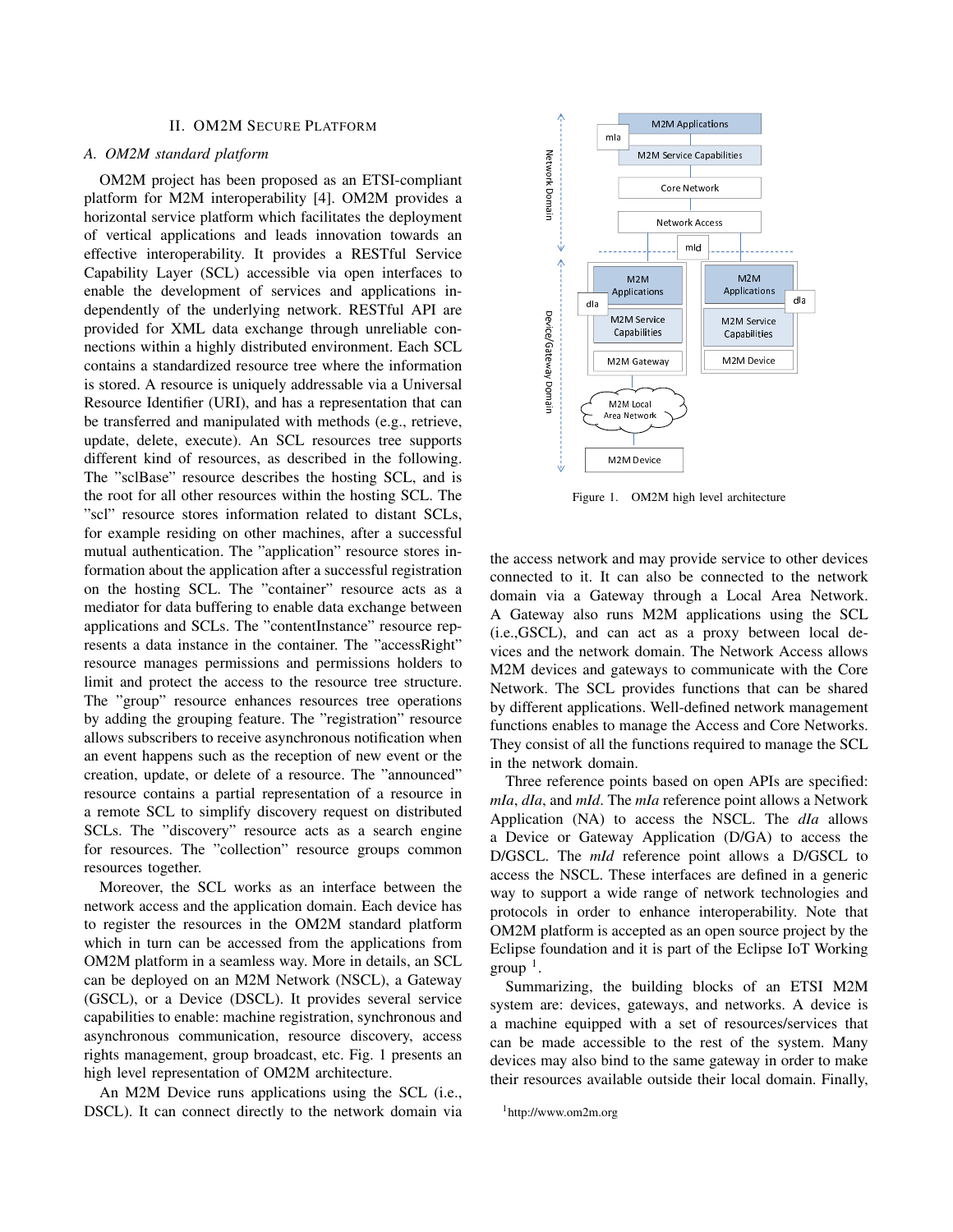the resources available at many gateways and devices are exposed at a wide area scope through an ETSI M2M network.

## *B. OM2M secure extended platform*

As just described, OM2M provides a flexible SCL, which can be deployed in an M2M network, a gateway, or a device. An SCL is composed of small tightly coupled plugins, each one offers specific functionalities. A plugin can be remotely installed, started, stopped, updated, and uninstalled, without requiring a reboot. It can also detect the addition or the removal of services and adapt to the changes, thus facilitating SCL extension. Thus, OM2M platform is extensible via plugins and is able to support several protocols and technologies. The OM2M layers are shown in Fig. 2.



Figure 2. OM2M building layers

 In particular, OM2M proposes a modular architecture running on top of an OSGi Equinox runtime [11]. The SCL. It provides a protocol-independent service for handling can be added to support multiple protocol bindings, such as HTTP and CoAP. In fact, we can easily use HTTPS with is used, which aims at securing M2M communications on use an other plugin that is not in the open-source version secure plugin only refers to securing the communications among the involved modules. In fact, OM2M currently only to the definition of security and privacy policies for the the requesting applications. Therefore, this contribution is focused on adding a secure policy enforcement layer. It proceeding with the processing operations by the CORE policies associated to the requested services. CORE is the main plugin that should be deployed in each RESTful requests. Specific communication mapping plugins the jetty plugin. As regards security, the TLS-PSK protocol the basis of pre-shared keys. For TLS-PSK we need to because there is a problem of license. Nevertheless, such a marginally addresses security issues: no attention is paid management of services and the filtering of data among provides the same interfaces of the services, but before plugin, verifies the compliance with the security and privacy

More in details, as shown in the component diagram in Fig. 3, the CORE plugin implements the *SCL Service* interface to handle generic RESTful request. It receives a protocol-independent request indication and answers with a protocol-independent response confirm. The *Router* defines a single route to handle each request in a resource controller simply using request URI and the required method. In fact, the *Resource Controller* implements CRUD methods (i.e., create, retrieve, update, delete) for each resource. It performs required checking operations such as access right authorization, and resource syntax verification. The *Resource DAO* provides an abstract interface to encapsulate all access to resource persistent storage without exposing any details of the database. The *Event Notifier* sends notifications to all interested subscribers when a resource is created, updated or deleted. It executes filtering operations to discard events not of interest to a subscriber. The *Resource Announcer* announces a resource to a remote SCL to make it visible and accessible to other machines. It also handles resource de-announcement. The *Request Sender* holds discovered protocol-specific clients implementing the *Client Service* interface. It acts as a proxy to send a generic request via the correct communication protocol. The *Interworking Proxy* holds discovered interworking proxy units (IPUs) implementing the *IPU\_Service* interface, and acts as a proxy to call the correct IPU controller. *Device Manager* holds discovered Remote Entity Managers (REMs) implementing the *REM Service* interface, and acts as a proxy to call the correct device manager controller. More details about these components and their interactions are available in [4].

Other plugins can be deployed using the same approach in order to interwork with other protocols or to integrate new capabilities. In our contribution, a new component plugin, named *Policy Enforcement* plugin, is added and provides an interface towards the CORE plugin. Within the *Policy Enforcement* plugin, the *Policy Enforcement* component is responsible of handling the requests, while the *Policy Manager* manages the security and privacy policies defined for the M2M services and data. Note that, for each resource request or event notification, the *Policy Enforcement* component queries the *Policy Manager* component, in order to take a decision on the basis of well-defined enforcement mechanisms (i.e., a set of policies specified for each kind of resource). In this way, the *Policy Enforcement* plugin acts as a layer (Fig. 2) between the CORE plugin and the other interacting plugins.

### III. BEHAVIORAL ASPECTS

In a typical ETSI M2M scenario, firstly the gateway and the device mutually authenticate to the NSCL. In order to add the proposed *Policy Enforcement* plugin to the existing OM2M platform implementation (available at  $2$ ), it has

<sup>2</sup>http://wiki.eclipse.org/OM2M/Download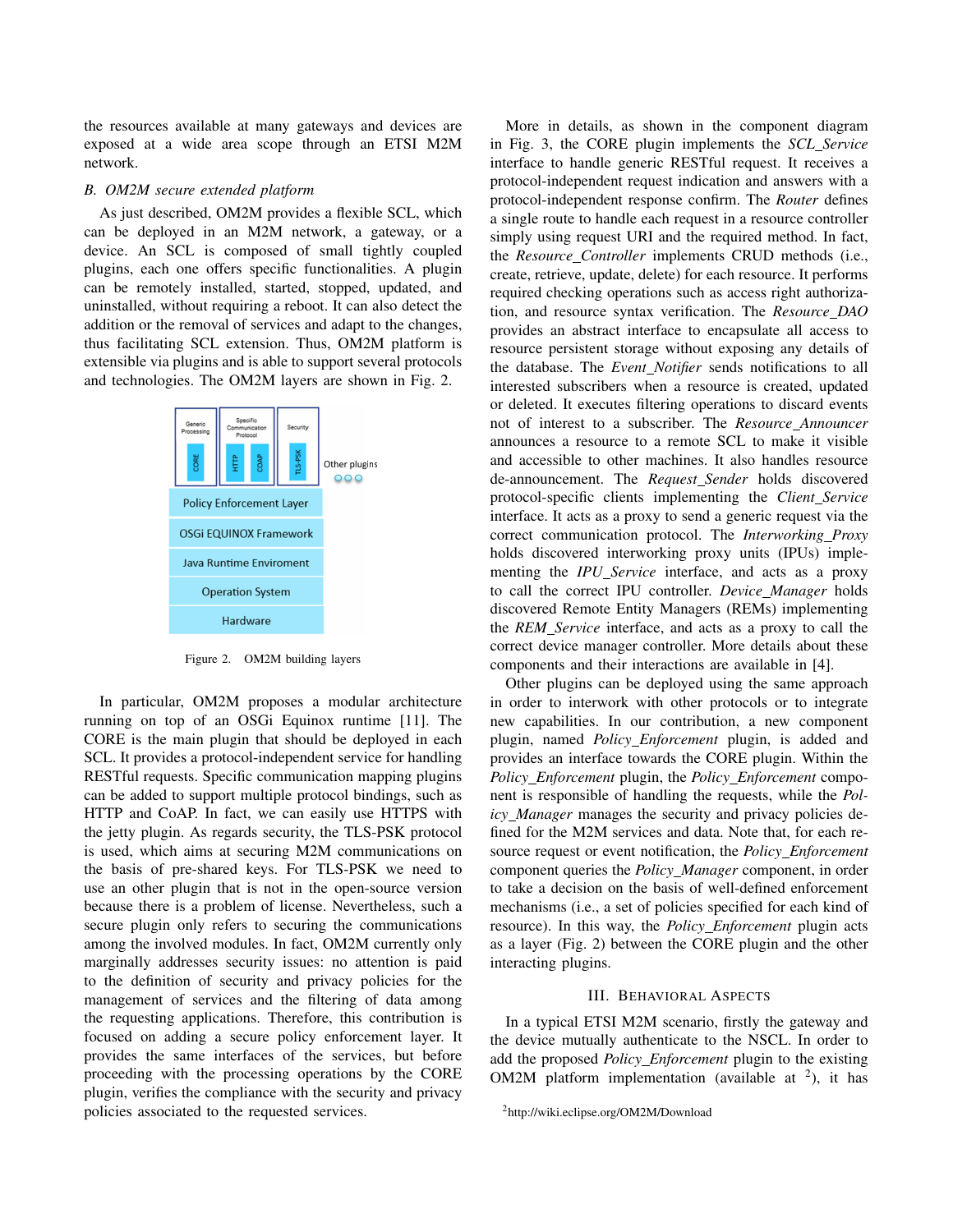

Figure 3. OM2M component diagram

OM2M SCL Resource Tree

scls

to be registered to the D/G/NSCL, which in turn create a description container, where descriptive information are stored, and a data container, where the data are stored. Such data regards, in the case of the *Policy Enforcement* plugin, the set of policies related to the resources handled by the OM2M platform. As shown in Fig. 4, such a plugin provides an application for handling the service/data requests (i.e., *POLICY ENFORCEMENT REQ*) and an application for handling the service/data responses (i.e., *POL-ICY ENFORCEMENT RESP*). Such applications represent the interfaces exposed to the CORE plugin, in order to allow the interactions between the two components.

Note that the *Policy Enforcement* plugin can be activated or not within the OM2M platform at the different levels (i.e., D/G/NSCL), depending on the desired level of security and the importance of the compliance of the defined security and privacy policies with the services/data disclosure.

In the following section, an application example is presented, in order to clarify the effectiveness of the proposed policy enforcement mechanism.

## IV. APPLICATION EXAMPLE

In the following application scenario, an issuer wants to handle, via RESTful requests, a set of GPS location information regarding the vehicles in a particular area. Supposing that communications happen by means of HTTP protocol, the sequence diagram in Fig. 5 illustrates the case study, in which a device reports the GPS values and the issuer receives the relative notifications (i.e., the presence of a particular vehicle on which the GPS device is installed).

Once the GPS IPU plugin discovers the device which sends the GPS information, it creates on the SCL the corresponding GPS application and data container, where to store the location events (i.e., transactions 1-7 in Fig. 5).



http://localhost:8080/om2m/gscl/applications/POLICY\_ENFORCEMENT\_REQ/containers



subscriptions groups accessRights subscriptions notificationChannels

Figure 4. OM2M enforcement plugin

Note that, during this phase, the *Policy Enforcement* plugin is informed about the new resource and, as a consequence, asks to the CORE plugin what kind of security and privacy policies it has to apply for the future requests of the data provided by the application just created (i.e., transactions 8-11 in Fig. 5). For example, a policy to be applied to the location information is that only issuers registered as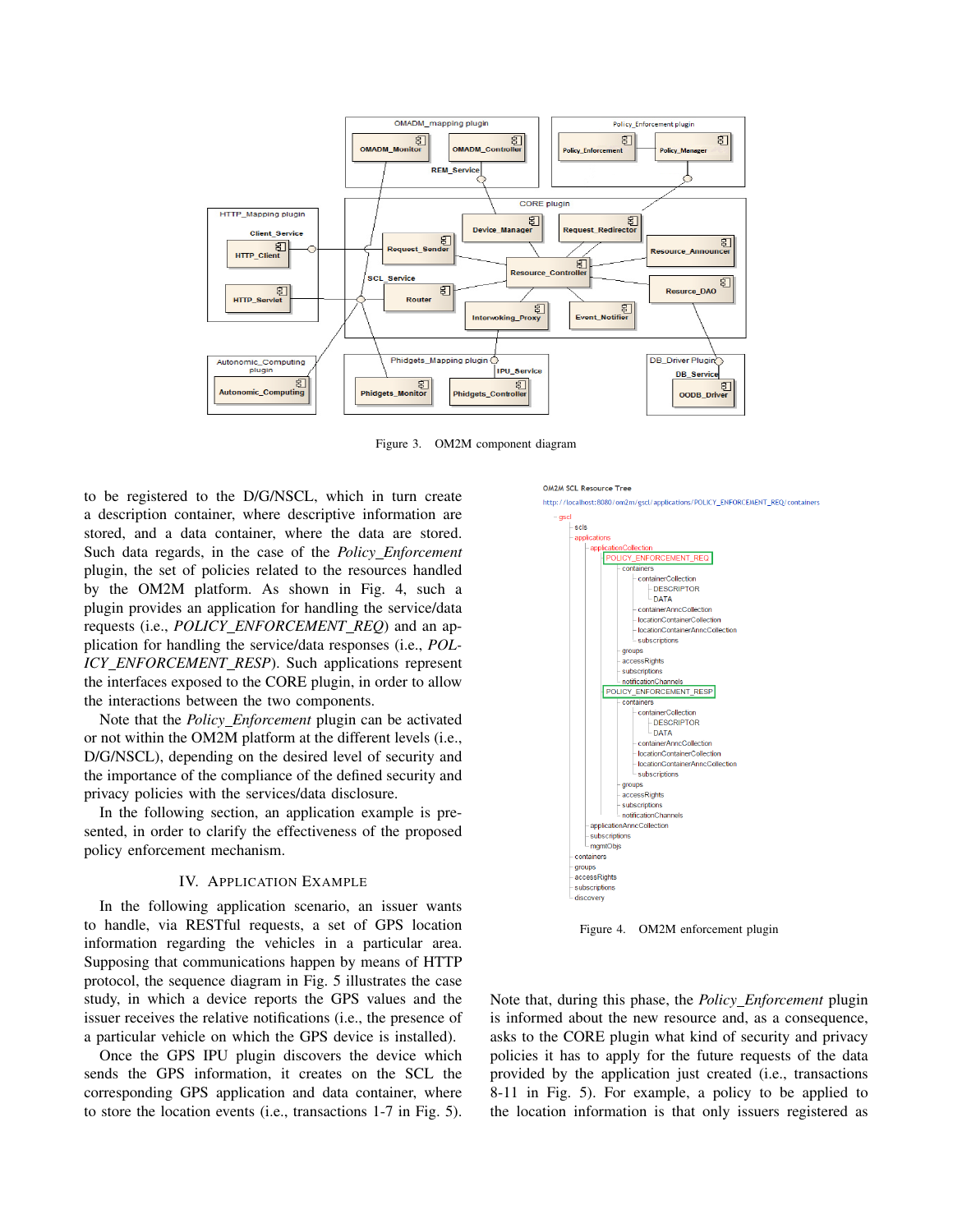

Figure 5. OM2M interactions with policy enforcement plugin

members of the "traffic analytics department" can access to the relative data. Such a policy may be expressed in XML syntax, following the SCL RESTful API (Section II), as presented in Listing 1. Of course, such policies can be set by a system administrator or can be based on rules established according to an ontology of the data provided by the different applications, which interact with the CORE plugin.

```
\langle policy resource='GPS application'>
\langle access>
   \langlerole>traffic analytics department</role>
```
 $4 \leq / \arccos s$  $\langle$ / policy>

## Listing 1. XML policy

The issuer sends a GET HTTP request in order to discover the registered applications (i.e., transactions 11- 15 in Fig. 5); therefore, it sends a POST request to subscribe to the GPS application, in order to receive the corresponding *contentInstances* resources (i.e., transactions 16-17). Before giving the consent to the subscription, a *POLICY ENFORCEMENT REQ* as to be sent by the CORE